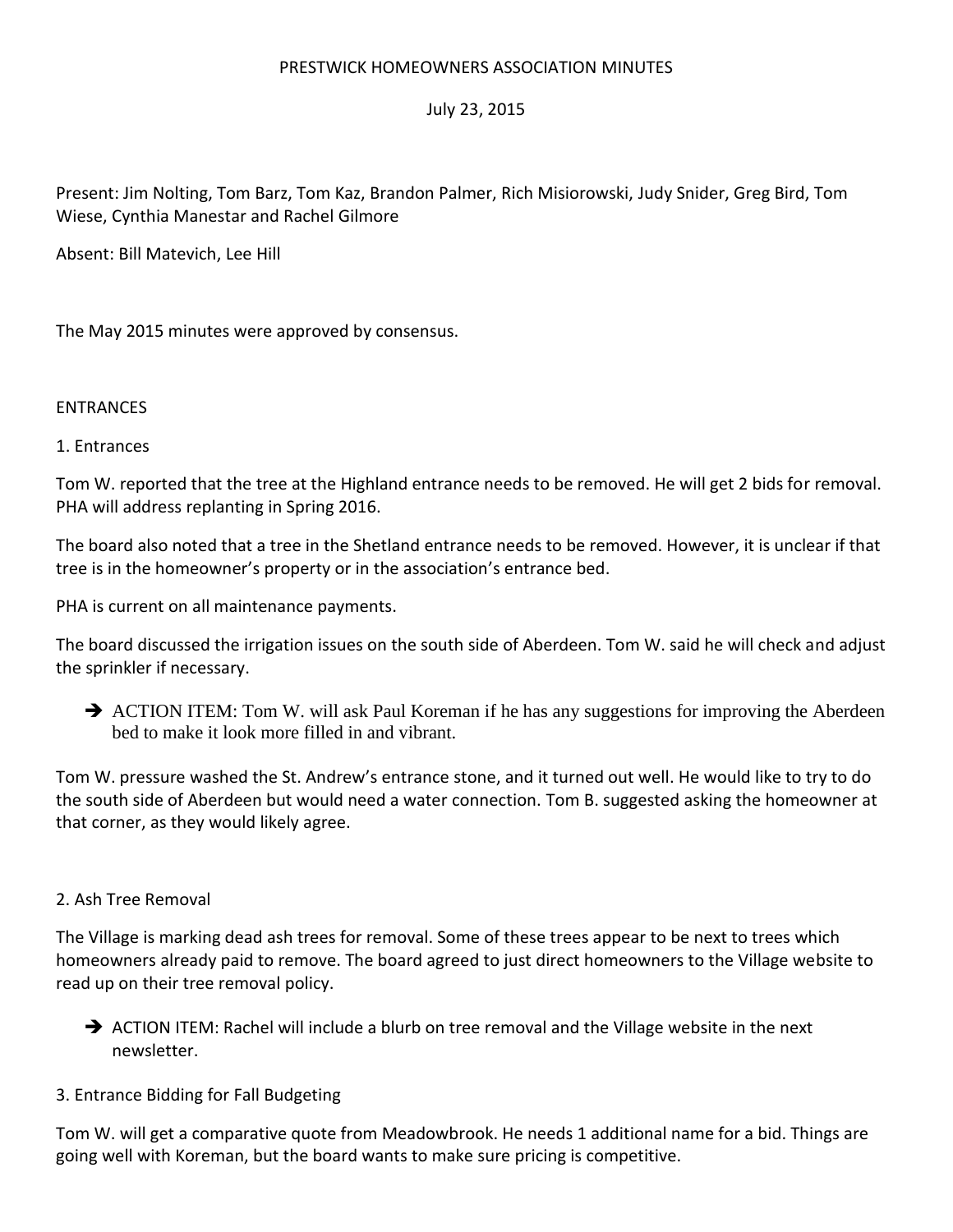# 4. Entrance Upkeep Volunteers

The board discussed recruiting volunteers to help with entrance maintenance in between Koreman visits. An eblast could be sent or a newsletter article written asking for a volunteer per entrance from each unit.

# 5. Sprinklers

Tom W. has the sprinklers set to every other day for 15 minutes. He noted that there has been a significant amount of maintenance this year with the system.

# 6. Cul de Sac Plantings

Timber Lane residents do want to take advantage of the \$300 matching PHA grant for cul de sac landscaping enhancements but not until September.

ACTION ITEM: Greg Bird will contact the cul de sac residents and make them aware of this program.

# PHA FLFCTIONS

Tom W. nominated and Rich seconded Brandon Palmer for President. All were in favor.

Tom B. nominated and Greg seconded Tom Wiese for Vice President. All were in favor.

Secretary (Bill Matevich) and Treasurer (Tom Kazmierczak) positions were filled at the May 2015 meeting.

Jim will assist Brandon with the transition to President.

Tom K. thanked Jim, on behalf of the board, for his years of service as president. He has done a great job.

Tom K. moved and Rich seconded that all bills continue to be signed by Jim until the transition is complete and Brandon is a signer on the account. All were in favor.

### ARC

Tom B. is moving at the end of August. PHA will need a new ARC chair. Lee Hill may be interested. Board members were asked to think about architects or builders living in Prestwick who might come on the board and help with this committee.

# 1. 559 Aberdeen

Mancari dropped off all the sample materials. Tom B. will take them to the architect who appears ready to sign off on the plans. The homeowner will still have to get their permit with variance for the easement from the Village (not a PHA issue).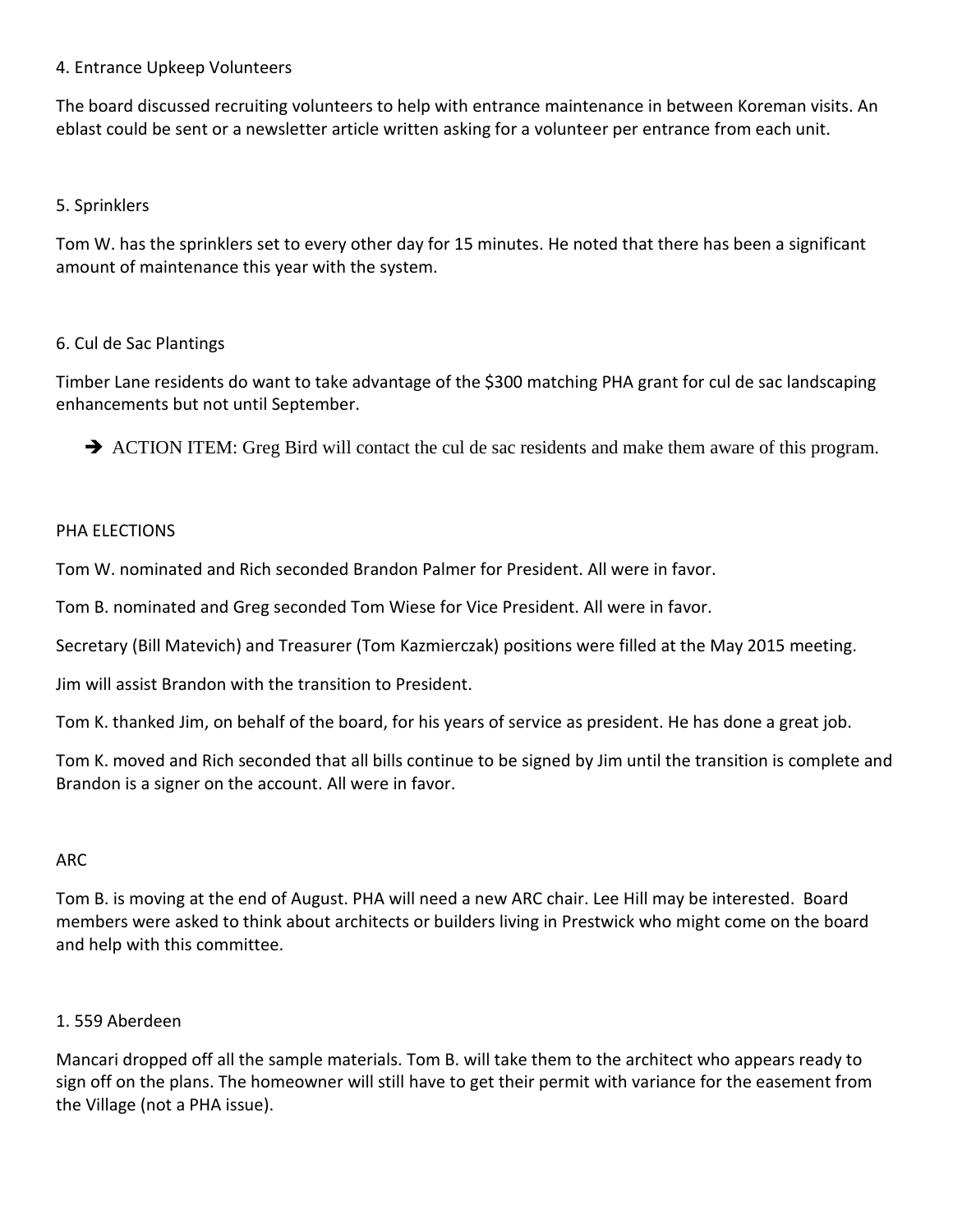## 2. Garage project on St. Andrews

This has been scaled back and the Village has issued the permit.

#### **MEMBERSHIP**

### 1. New Residents

Brandon has 2 housea still to visit. 4 new memberships were turned in at the meeting (pre-paids for 2015). Generally speaking, houses are moving better.

### 2. Annual Dues and Directory Process

Rich has contacted Staples about using his database to create a simplified, less expensive form of the directory. The initial quote is about \$2/directory. He will follow up with some additional questions. The board could also consider a password-protected electronic format of the directory.

For next directory, all Rentals and Vacants should be pulled from directory listings.

All rental property owners should receive the dues mailing as a bill once a year.

#### 3. Renters

Discussion on membership visits to renters…Brandon advised that landlords would be the dues paying member and they are not easily accessible, so he does not visit rental properties.

#### FINANCIAL

### 1. Treasurer's Report

Tom K. reported that the current account balances total @ \$22,000 with \$14,000 in checking and \$8,000 in savings. For 2016 budgeting Tom K is recommending a small increase in dues OR an increase in membership OR a combination of both.

PHA still needs to send a check to PCC for fireworks contribution. Tom K. never received a bill.

SOCIAL

No report.

#### **SECURITY**

No report.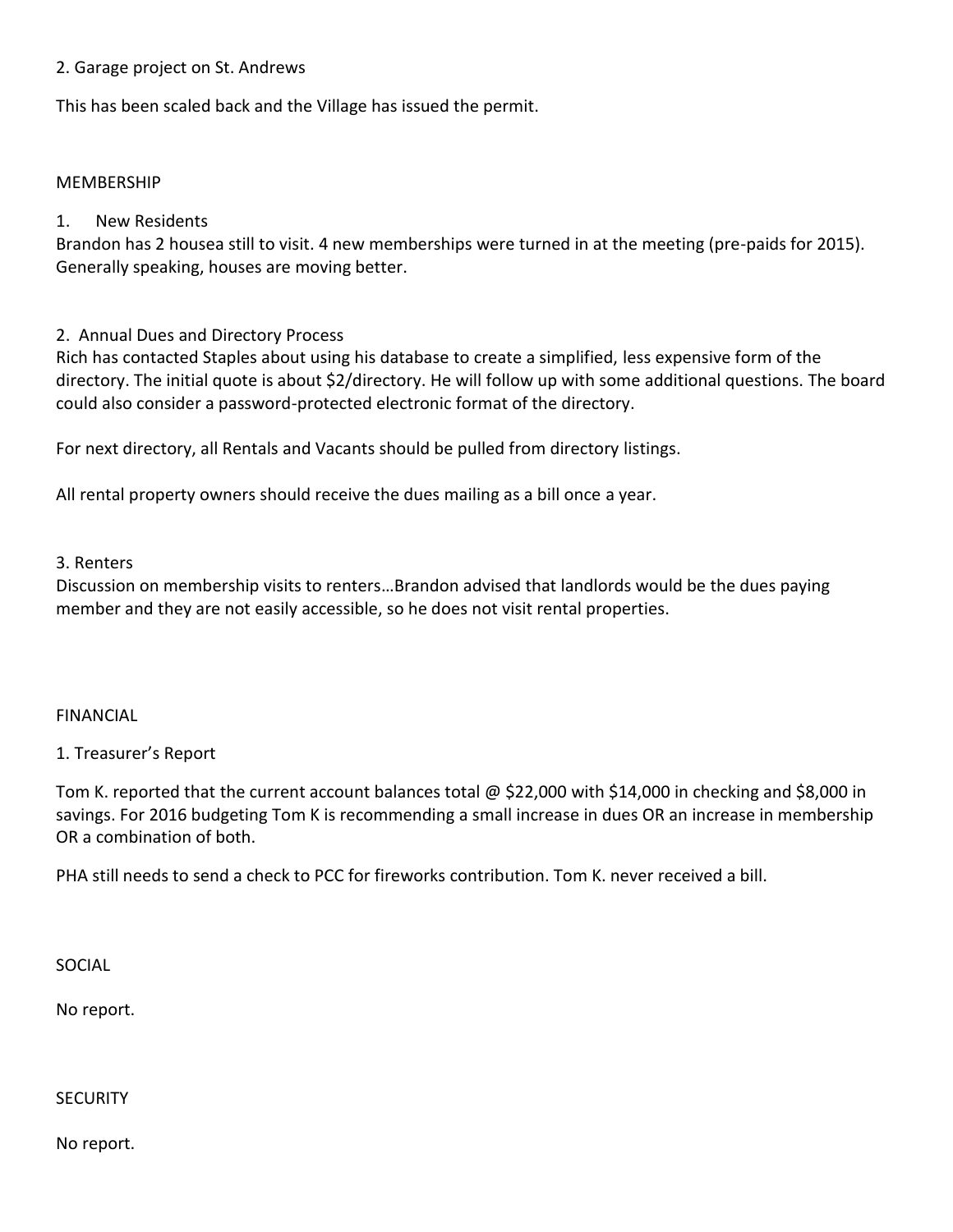### WEB SITE

There was an issue with a PDF document on the website, but it was resolved within a few hours. Thanks to Brandon for catching the error.

### GOVERNMENTAL

1. Discussion was held on getting a certified copy of PHA covenants. Cynthia has researched this and does not believe that document is available.

# 2. IMET Fund

Rich reported that the Village will get some of their lost investment money returned.

# 3. LW210 Financial Issues

Rich reported on the school district's financial issues and the district consensus that they will need to close a school. It looks like a decision will be made as to which school at the August 13 board meeting.

### CODE ENFORCEMENT

1. Discussion of status of PHA Code Enforcement process. Consensus of board was that PHA board needs to identify key violations that tie into enforceable Village ordinances (Brandon and Greg have done this research) and prioritize which violations they will address, focusing on bigger health and life safety issues. Rich noted that there is a new Code Enforcement officer as Chris Dempsey has been promoted.

Rich previously created a database with auto-generated letters for each stage of violation notification/follow up with the homeowner. Cynthia volunteered to work with Rich on reviewing the database and contact letters. Cynthia will contact Lee to see how she can assist in logging the violations and contacting homeowners.

Suggestion was made for each board member to take a street and note violations as they move through the neighborhood and send to Cynthia for logging.

- ACTION ITEM: Rich will send Cynthia and Lee the database he created.
- ACTION ITEM: Cynthia will put a process proposal together with Rich's help for board review (since old Code Enforcement officer is gone and PHA is likely starting from scratch with a new staff person)

LEGAL

No report.